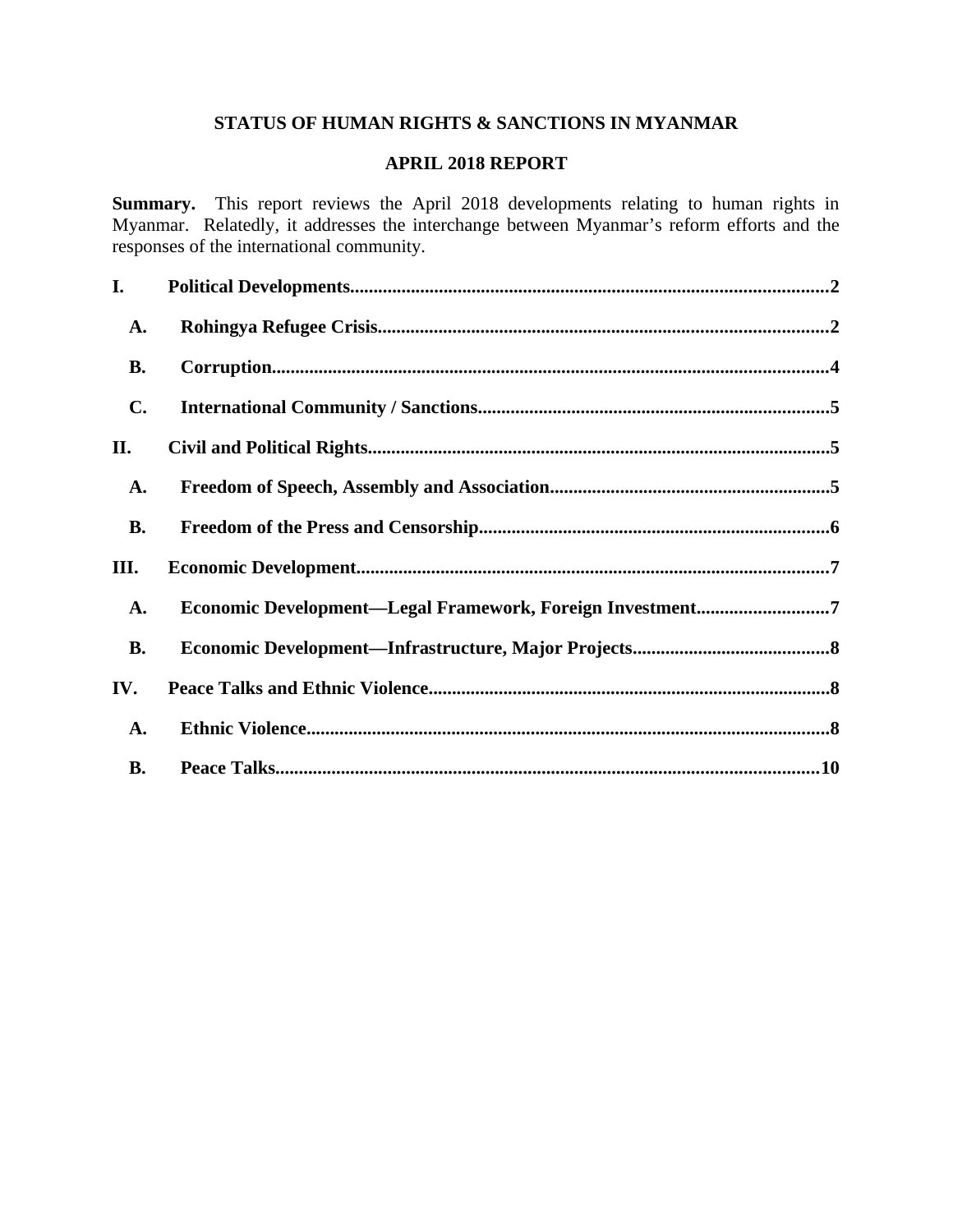## **I. Political Developments**

## <span id="page-1-0"></span>**A. Rohingya Refugee Crisis**

## <span id="page-1-1"></span>*Repatriation Efforts*

Under an agreement signed between the governments of Bangladesh and Myanmar, Rohingya refugees were supposed to have started to return to Myanmar in January 2018. However, repatriation efforts have not yet begun, and human rights groups have warned that Myanmar is still not prepared to repatriate Rohingya refugees. In a statement on April 14, Myanmar said it had repatriated the first Rohingya family from refugees who have fled to Bangladesh. However, the United Nations High Commissioner for Refugees ("UNHCR") responded the next day with a statement that it had no direct knowledge of any such repatriations and was not consulted or involved in the reported efforts. Bangladesh's Refugee Relief and Repatriation Commissioner, Abul Kalam, also disputed the claim.

The UNHCR and the Government of Bangladesh finalized a Memorandum of Understanding ("MOU") on April 13 relating to voluntary returns of Rohingya refugees once conditions in Myanmar are conducive.<sup>1</sup> The MOU established a framework of cooperation between UNHCR and Bangladesh on the safe, voluntary, and dignified returns of refugees in line with international standards. Together with the UN Development Programme, the UNHCR is also in ongoing discussions with the Myanmar government on a tripartite agreement to outline the scope of cooperation between the UN and the Myanmar Government in Rakhine State. The agreement would aim to set forth a framework for refugees' voluntary repatriation in line with international standards, aim to create conditions that are conducive to eventual voluntary repatriation, and provide humanitarian and development assistance for all people of Rakhine State. $2$ 

Nevertheless, the UNHCR stated that it does not yet consider conditions in Myanmar to be conducive for returns to be safe, dignified, and sustainable, noting that the responsibility for creating such conditions remains with the Myanmar authorities, and that such conditions must go beyond the preparation of physical infrastructure to facilitate logistical arrangements.<sup>3</sup>

Refugees in Bangladesh have said that before considering return to Myanmar, they would need to see concrete progress in relation to their legal status and citizenship, security, and their ability to enjoy basic rights at home in Rakhine State. UNHCR has continued to call on the Government of Myanmar to take concrete measures to address the root causes of displacement, in line with the recommendations of the Advisory Commission on Rakhine State.<sup>4</sup>

The UNHCR called on the government of Myanmar to take certain practical measures towards repatriation, including to provide full and unhindered access to refugees' places of origin in Rakhine State (which would enable UNHCR to assess the situation and provide information to refugees about conditions in the places of origin, as well as to monitor any possible future return and reintegration of refugees) and to ease restrictions on movement for the internally displaced persons encamped in the central townships of Rakhine State (which would also help to build confidence among refugees in Bangladesh).<sup>5</sup>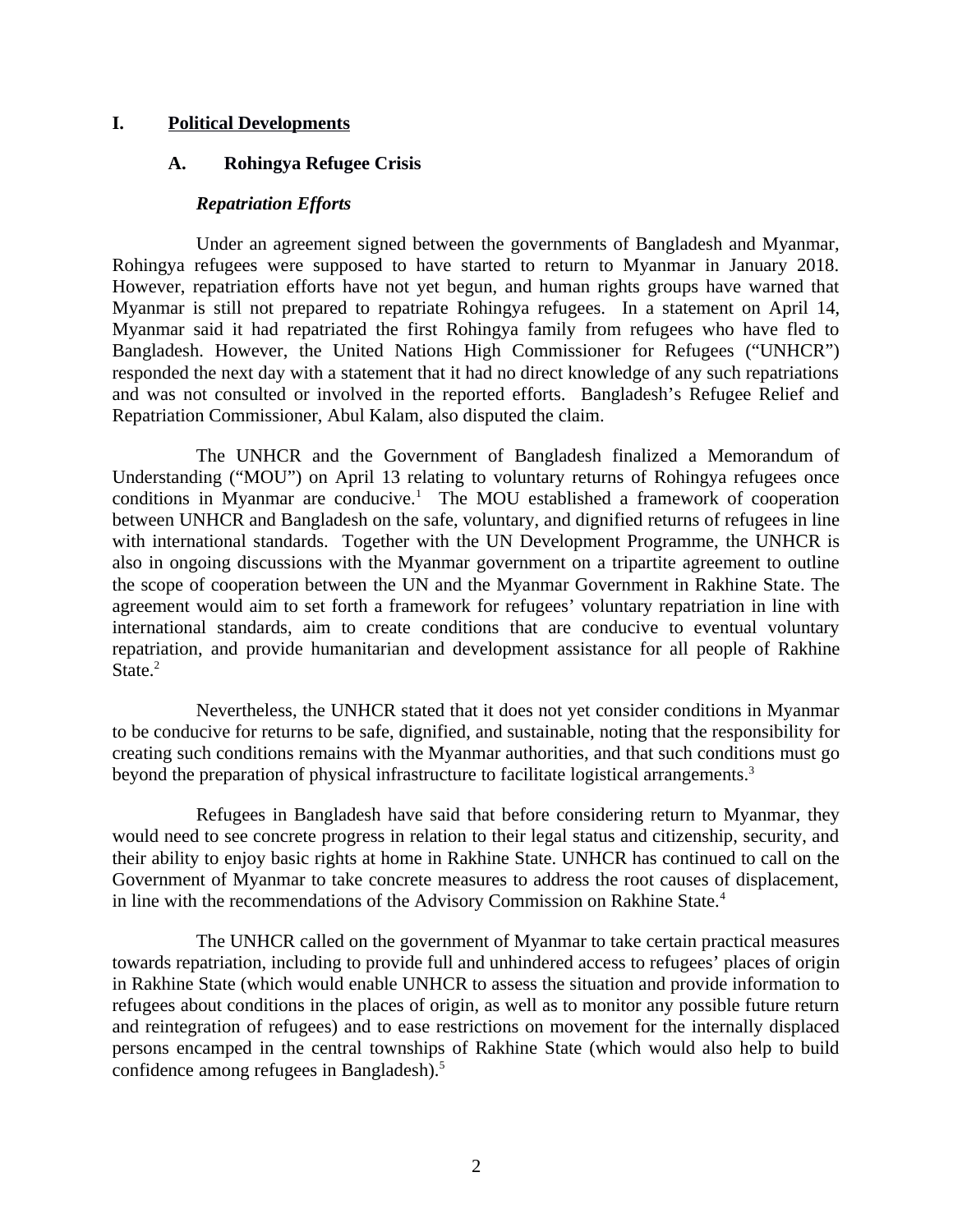#### *Refugee Camp Conditions*

Ursula Mueller, assistant secretary-general for humanitarian affairs and deputy emergency relief coordinator of the UN Office for the Coordination of Humanitarian Affairs ("OCHA"), met with Rohingya and ethnic Rakhine leaders in the Rakhine state capital Sittwe. She also visited local internally displaced person ("IDP") camps that house Muslims who fled communal violence in 2012. "She talked with people who temporarily live near the [Dar Paing Muslim] refugee camp, not with refugees who live in the camp," said camp official Thein Aung.<sup>6</sup>

Mueller's visit coincided with one by Scot Marciel, US ambassador to Myanmar, who met at the Sittwe Hotel with seven Muslim administrative officials from the Thetkaibyin IDP camp. "We told him about our hardships in the camp, suffering for six years," said Kyaw Hla Aung, who spoke with Marciel.<sup>7</sup> "We told the envoy how badly we need health care and schools in the camp," he said. "And we told him to ask the government to let some 500 students who had completed the matriculation exams to attend colleges in other states and regions because they are not permitted to attend Sittwe University." The seven camp leaders prepared to meet Marciel in a teahouse inside the camp, but they were informed that the ambassador and his team would not be allowed in Thetkaibyin camp. Instead they were invited to meet the American delegation at a Sitwe hotel.<sup>8</sup>

When hundreds of thousands of Rohingya flooded into south-east Bangladesh last year they told of systematic rape and other sexual violence by Myanmar soldiers and militiamen.<sup>9</sup> May will mark nine months since that exodus started. Aid agencies, especially those who work with women and children, have been bracing for the date. Over the next weeks, babies conceived as a result of sexual assaults committed during the crackdown will be born. Save the Children says it is expecting the number of babies who are abandoned by their mothers to increase next month in line with the milestone. Médecins Sans Frontières ("MSF"), which runs hospitals in the sprawling Cox's Bazar camps, is preparing to counsel affected mothers. MSF reports that it had treated 224 victims of sexual violence in Rohingya refugee camps through February 2018, but acknowledges there are many more who do not seek help.

#### *Continuing Violence Against Rohingya*

Violence continued to affect northern Rakhine state in early April, with an attack on ethnic Mro villagers that killed a woman in northern Rakhine's Maungdaw township, according to Tun Shwe, chief of Thit Tone Khwa Sone village. The Mro are a small ethnic group living on Myanmar's borders with Bangladesh and India. Three Mro men and five women from Laymyo Kaydi village of the larger Thit Tone Khwa Sone village tract were reportedly attacked while they were fishing. Those who escaped informed authorities, who summoned police and soldiers. After the police and troops discovered the dead woman's body, they had it transported to Maungdaw Hospital.<sup>10</sup>

Though there was a buildup of police and soldiers in northern Rakhine during and after the crackdown on the Rohingya population, there are now indications that officials are starting to scale back on security personnel stationed in the region. Thirty police officers currently on patrol in troubled Rakhine will be transferred out of the state, according to a local policemen who declined to be named.<sup>11</sup>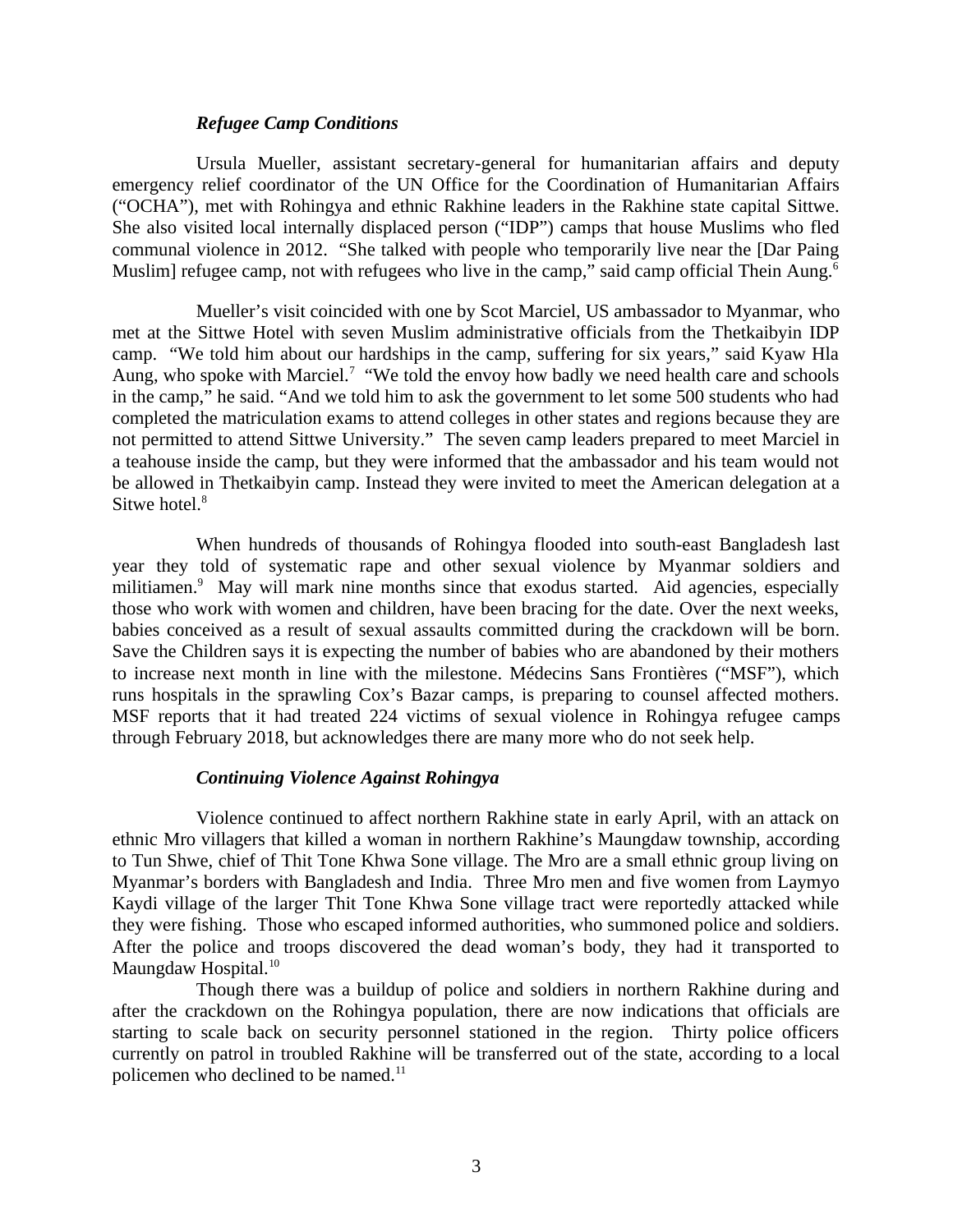An April report by UN Secretary-General Antonio Guterres to the UN Security Council for the first time put Myanmar's armed forces on a UN blacklist of government and rebel groups "credibly suspected" of carrying out rapes and other acts of sexual violence in conflict.<sup>12</sup> According to the report, international medical staff and others in Bangladesh have documented that many of the almost 7,00,000 Rohingya Muslims who fled from Myanmar "bear the physical and psychological scars of brutal sexual assault." The assaults were allegedly perpetrated by the Myanmar Armed Forces, known as the Tatmadaw "at times acting in concert with local militias, in the course of military 'clearance' operations in October 2016 and August 2017."<sup>13</sup> The report, which was the focus of an April meeting of the UN Security Council on preventing sexual violence in conflict, puts 51 government, rebel and extremist groups on the  $list.<sup>14</sup>$ 

## <span id="page-3-0"></span>**B. Corruption**

Myanmar's Anti-Corruption Commission ("Commission") has levied charges of corruption against the head of the country's Food and Drug Administration ("FDA"), Dr. Than Htut, the first of the nation's high-ranking government officials to be charged by the Commission since it was reformed in November 2017.<sup>15</sup> The charges allege that Dr. Than Htut used his position to solicit a bribe of over 150 million kyat (approximately US\$115,000) from a company that was awarded an FDA contract for construction of department projects, which he allegedly spent on upgrades to two of his personal properties.<sup>16</sup> Dr. Than Htut was detained and charged under Section 56 of the Anti-Corruption Law. If convicted, he faces up to 10 years' imprisonment and a fine.<sup>17</sup> The Commission's investigation was prompted by complaints received alleging misuse of public budgets by department heads and irregularities with construction projects.<sup>18</sup> On a more local level, the Commission also charged a township judge and lawyer under the Anti-Corruption Law for allegedly soliciting bribes from a plaintiff in a complaint overseen by

the judge.<sup>19</sup> Kyaikto township judge Oo Thein Tun was alleged to have solicited six million kyat (approximately US\$4,500) from the plaintiff, and lawyer Khin Cho Win was alleged to have sought over 47 million kyat (approximately US\$35,000) to be given to the judge.<sup>20</sup> The bribe paid was not sufficient to secure a favorable judgment for the plaintiff: the judge ultimately ruled in favor of the accused, after allegedly receiving more money from that party. $^{21}$ 

According to a government spokesperson, the Commission receives approximately 600 letters per month alleging mismanagement of state funds, which it then must categorize, transfer to the appropriate departments or regional governments, and in certain cases, conduct factual investigations into the allegations or grievances contained therein.<sup>22</sup> According to the Commission, it follows up on the disposition of each letter following its transfer in order to ensure that each complaint receives proper attention, and that it plans to release its findings relating to each letter.<sup>23</sup> The Ministry of Home Affairs appears to be the most frequent subject of the letters, with over 500 of the letters received in the first quarter of the year relating to conduct by Ministry officials, closely followed by the country's judiciary and the Ministry of Agriculture, Livestock and Irrigation. Private companies were the target of  $100$  letters.<sup>24</sup> Despite the large volume of letters received, only 15 have led to charges by the Commission, while another eight are currently being investigated.<sup>25</sup>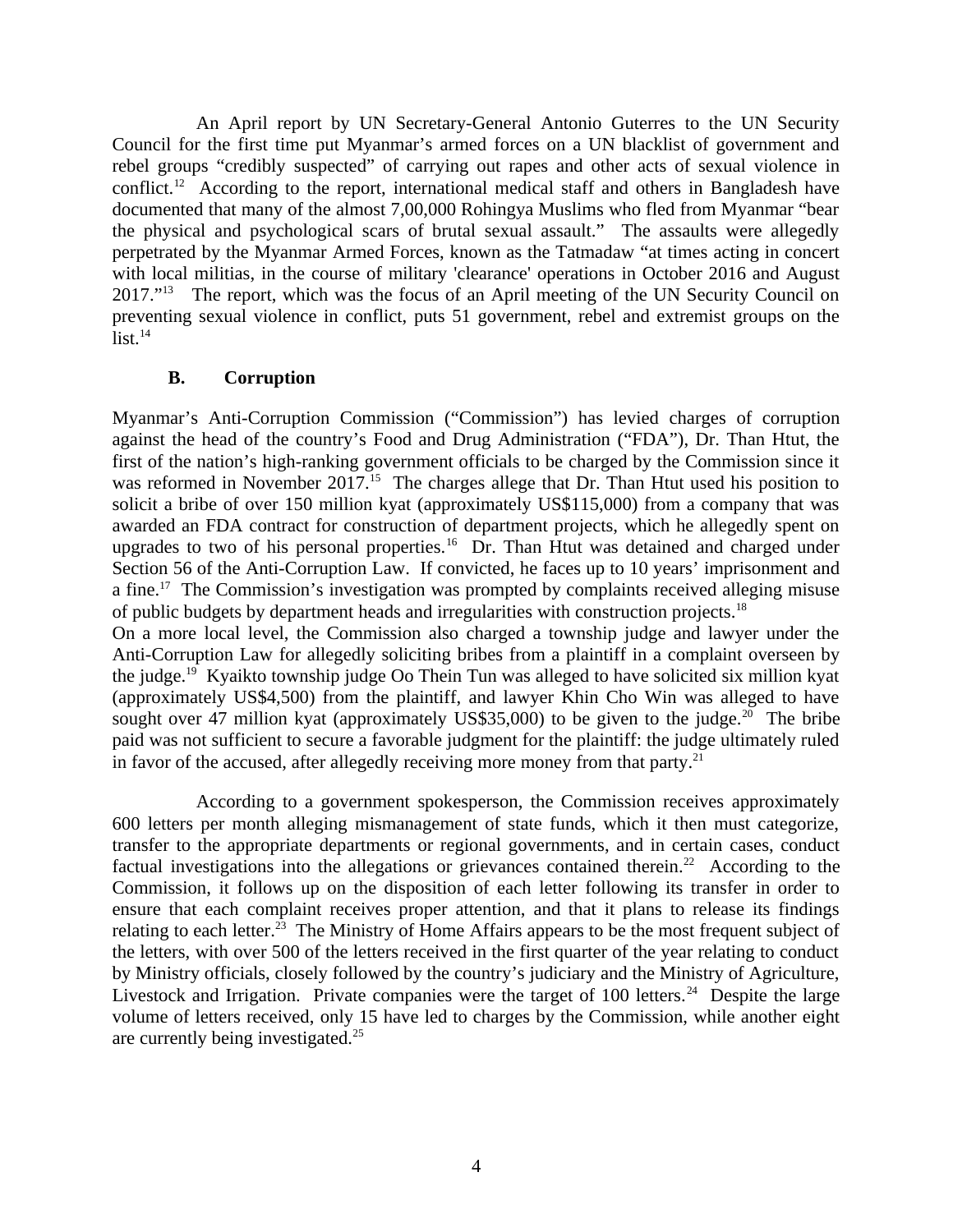### <span id="page-4-2"></span>**C. International Community / Sanctions**

In early April, Myanmar agreed to a visit by the United Nations Security Council after months of resistance to such a visit, but it remains unclear whether UN ambassadors will be allowed to go to Rakhine state.<sup>26</sup> The decision to permit the delegation came after Myanmar's months-long refusal to allow an independent UN-mandated mission into the country to investigate reports of major atrocities committed against Rohingya Muslims during a crackdown by the military in Rakhine state. Peruvian Ambassador Gustavo Meza-Cuadra, who holds the Security Council's rotating presidency, said that details of the itinerary had yet to be finalized, including whether the government would allow the council to visit Rakhine state. "Obviously, we are interested in Rakhine state," said Meza-Cuadra. "There is nothing better than a visit on the ground to see how it is."<sup>27</sup> Britain, Kuwait and Peru are organizing the council's visit, which is expected to include a tour of Rohingya refugee camps in Cox's Bazar. No date for the trip has been announced.<sup>28</sup> Myanmar political analyst Yan Myo Thein called the Myanmar government's decision to allow in the Security Council an important step forward in the country's international relationship with the UN Leaders from the Association of Southeast Asian Nations have reportedly been invited to observe the visit by the UN delegation.

In early April, Aung San Suu Kyi met with Ursula Mueller, assistant secretarygeneral for OCHA, who was on a week-long visit to the country.<sup>29</sup> During their meeting in Naypyidaw, they reportedly discussed humanitarian programs to be linked with development, capacity building, education, the empowerment of women, and ways to enhance cooperation between Myanmar and the  $UN^{30}$  Mueller is observing the humanitarian needs that have been caused by conflict not only in Rakhine state, but also in Shan and Kachin states in the north, where fighting between the Myanmar military and ethnic armed groups has displaced tens of thousands of residents. $31$ 

On April 26, the European Union extended its arms embargo against Myanmar, following human rights violations in the country, and was preparing sanctions against individual army officials. $32$  The embargo includes arms, other equipment that could be used for repression, the provision of military training and products used to monitor communications, the Council of the European Union said. The Council added it had agreed on a framework for personal sanctions against officials of the Myanmar Armed Forces and the border guard police, should human rights violations in the country continue.<sup>33</sup> These personal sanctions could include travel bans and asset freezes, the Council said. The move follows similar measures by the United States and Canada.<sup>34</sup>

# **II. Civil and Political Rights**

## <span id="page-4-1"></span><span id="page-4-0"></span>**A. Freedom of Speech, Assembly and Association**

On April 17, newly elected President Win Myint followed the tradition of releasing prisoners on the first day of the Myanmar New Year by announcing the release of more than 8,500 prisoners, including 36 political prisoners.<sup>35</sup> These releases are commonly referred to as "amnesties" but are, in reality, pardons, which do not absolve those released of their crimes or the legal consequences. Among those released were Lahpai Gam, an ethnic Kachin farmer, and two religious leaders from Kachin State, Dumdaw Nawng Latt and Langjaw Gam Seng. All of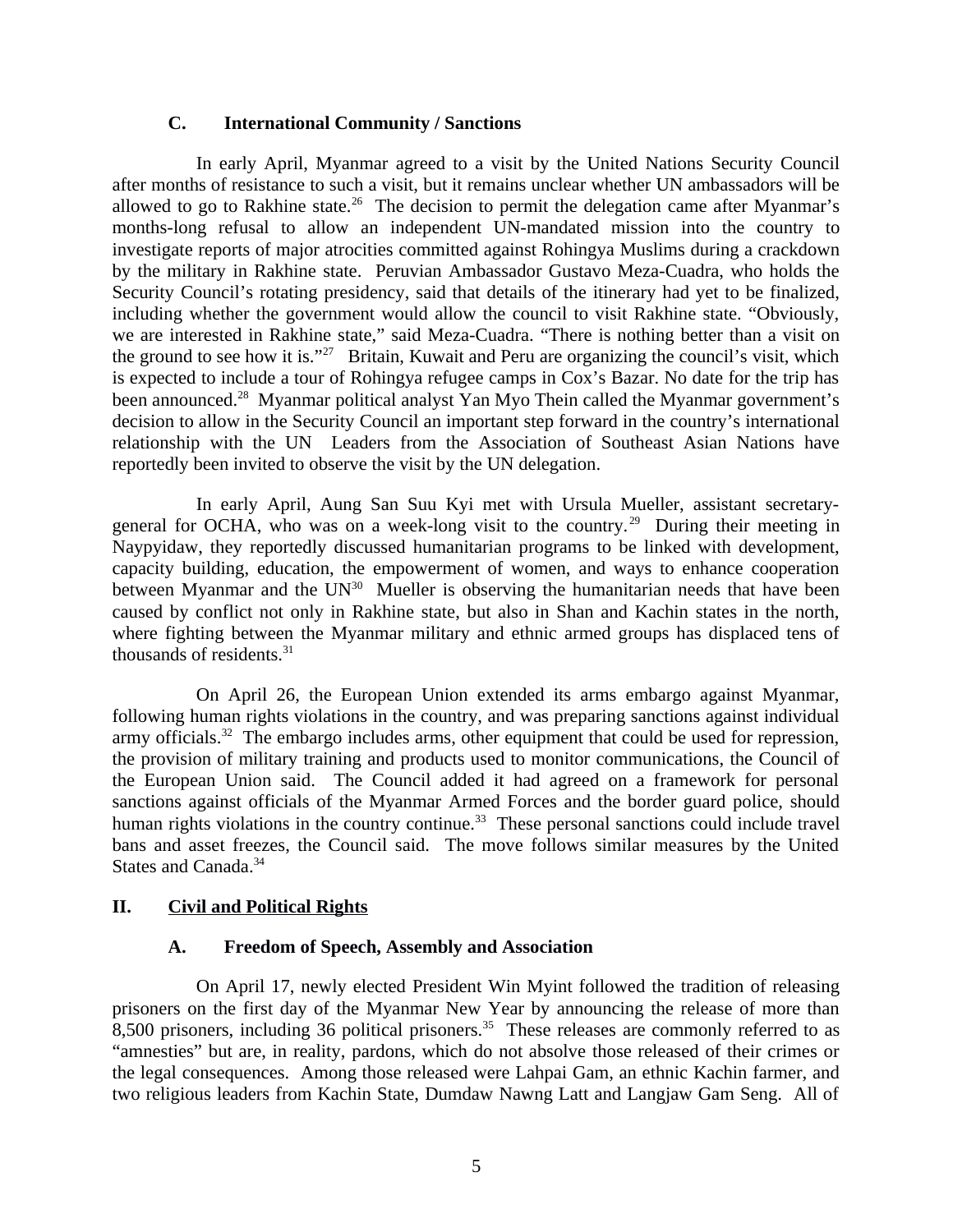them faced a number of charges, including under the Unlawful Associations Act, a broadly worded law that has been routinely used for decades to imprison those suspected of having any contact with opposition armed groups.

Human Rights Watch called the release of prisoners "a welcome step that still leaves scores in detention or on trial on politically motivated charges," and said that "real reform in Myanmar will require stripping away the architecture of repression and ending prosecutions of the government's critics."

A consortium of civil society, human rights and monitoring groups in Myanmar have criticized Mark Zuckerberg's response to the spread of hate speech on Facebook and accused the social media giant of failing to act quickly enough to curtail dangerous messages that incited violence inside the country.<sup>36</sup>

In early April, Zuckerberg stated that Facebook's systems had detected a pair of chain letters spreading around Myanmar on Facebook Messenger last year. One warned of an imminent attack by Rohingya Muslims on September 11.<sup>37</sup> "That's the kind of thing where I think it is clear that people were trying to use our tools in order to incite real harm," Zuckerberg said. "Now, in that case, our systems detect that that's going on. We stop those messages from going through."<sup>38</sup> However, the groups, which have worked with Facebook to flag dangerous content, have revealed it took more than four days for the company to respond when the messages started circulating online during the Rohingya crisis. In an open letter addressed to Zuckerberg, the groups accused Facebook of being ill-equipped to deal with the risks posed to Burmese society by the network.<sup>39</sup>

## <span id="page-5-0"></span>**B. Freedom of the Press and Censorship**

On April 11, the Myanmar judge overseeing the trial of Reuters reporters Wa Lone and Kyaw Soe Oo ruled to allow the prosecution of the journalists to proceed. The decision was denounced by the journalist group PEN America as "a miscarriage of justice."<sup>40</sup>

A Myanmar police officer who said two Reuters reporters accused of breaching the country's official secrets act were framed by authorities will continue to testify in their trial. Moe Yan Naing had shocked the Yangon court last month by saying he had been ordered to "trap" Reuters reporter Wa Lone by asking to meet him and give him "secret documents." Judge Ye Lwin rejected a request from prosecutors to classify the police captain as a hostile and unreliable witness, which would have barred him from testifying. $41$ 

Instead, Judge Ye Lwin ruled that the police captain's testimony did not contradict earlier statements made to the investigators at the time of his own arrest. Moe Yan Naing was arrested on December 12, the same day Wa Lone and Kyaw Soe Oo were detained by police. $42$ The judge said Moe Yan Naing was a member of the police force so "it is not suitable to consider him as an unreliable witness."<sup>43</sup>

"Today, the court has proved itself as a court of justice," Khin Maung Zaw, the defense lawyer for the two Reuters reporters said at the end of the hearing. He added that the ruling was "a big step" because Moe Yan Naing's testimony supported the accounts given by the reporters.<sup>44</sup> Lead prosecutor Kyaw Min Aung did not respond to a request for comment after the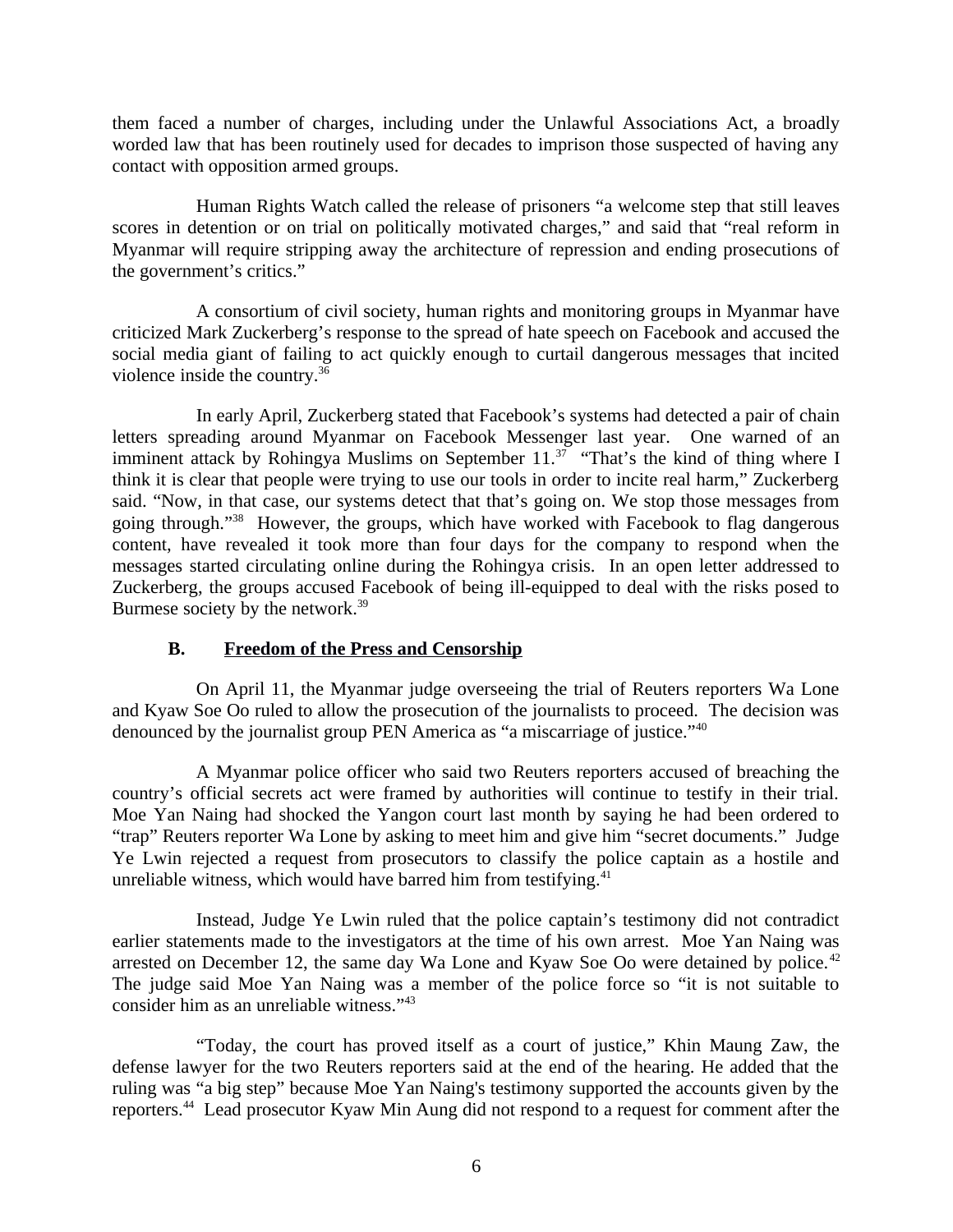hearing. Myanmar's civilian government spokesman Zaw Htay declined to comment, citing the ongoing proceedings. Police spokesman Colonel Myo Thu Soe said he was not aware of the events in the court and declined to comment. As he left court, Wa Lone told reporters: "The injustice that they did to us will be revealed soon."<sup>45</sup>

The judge demanded that Moe Yan Naing, who was sentenced last month to an undisclosed prison term for violating a law governing police actions, attend next week's pre-trial hearing.

Recent survey results show that local journalists think media freedom is declining in Myanmar, and increasingly believe the government and military pose the main threat to an independent press.<sup>46</sup> Free Expression Myanmar, an advocacy group campaigning for freedom of expression and legal reform, surveyed 200 working journalists across the country between December 2017 and April 2018.<sup>47</sup> A report summarizing the findings of the survey states that journalists' initial optimism that the National League for Democracy-led government would take significant steps to increase media freedom has been replaced by the belief that not only have there been no reforms, but overall media freedom has actually deteriorated.<sup>48</sup> Some 49% of the surveyed journalists believed they had less freedom of expression compared to a year ago, while 41% believed they had the same freedom. Only 11% thought that they had more freedom.<sup>49</sup>

# **III. Economic Development**

# <span id="page-6-1"></span><span id="page-6-0"></span>**A. Economic Development—Legal Framework, Foreign Investment**

President Win Myint announced that Myanmar will launch its first credit bureau within the next month.<sup>50</sup> According to the President, the credit bureau will help a number of small and medium enterprises (" $SMEs$ ") in the country gain access to financial assistance.<sup>51</sup> It will do this by collecting credit information on local SMEs which can be used by lenders when deciding whether to extend credit to the companies.<sup>52</sup> Additionally, the credit bureau will assist non-banking institutions extend credit to companies, allowing SMEs to have increased options when trying to find a loan. $53$ 

While most observers do not dispute that the credit bureau will assist SMEs, it may take time for SMEs to begin seeing the benefits of these proposals. Due to a general lack of sound internal bookkeeping practices amongst the country's SMEs, potential lenders may continue to be reluctant to loan money to the SMEs. The government of Myanmar noted that if businesses begin getting their books in order and cooperating with the credit bureau as soon as possible, it will be easier for them to qualify for loans as quickly as possible.

Myanmar and Vietnam have agreed to raise bilateral trade and have set a target of exceeding \$1 billion in trading value by 2020.<sup>54</sup> Currently, Vietnam is Myanmar's ninth largest trading partner.<sup>55</sup> Myanmar mainly imports machinery and semi-finished goods from Vietnam, and primarily exports agriculture.<sup>56</sup> Myanmar is aiming to export more agricultural products to Vietnam to narrow the current trade deficit. The government in Myanmar has already signed a memorandum of understanding with the Vietnam Ministry of Agriculture and Irrigation to raise agricultural exports to Vietnam.<sup>57</sup>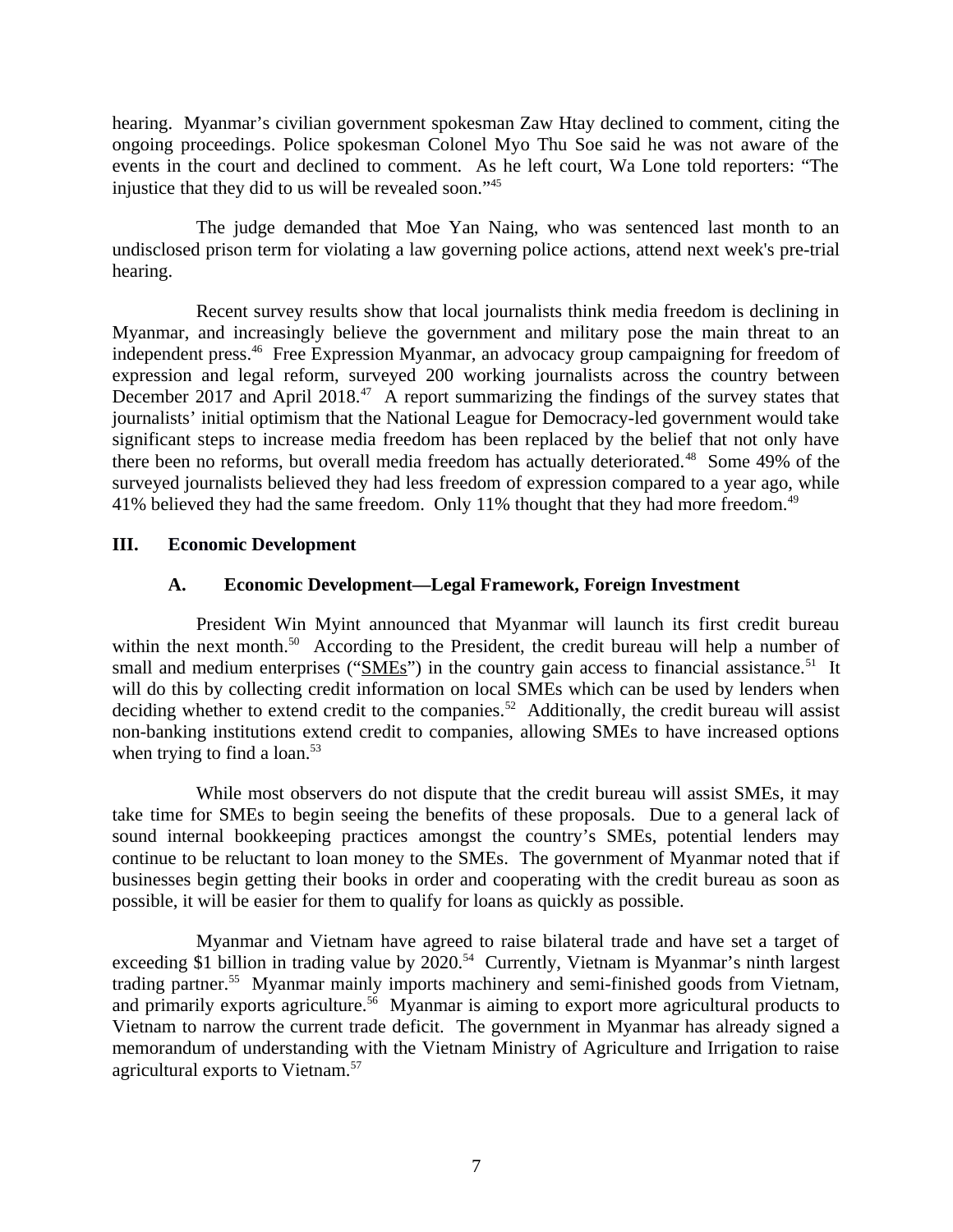According to Aung Naing Oo, director general of the Directorate of Investment and Company Administration, casinos will be allowed to operate in Myanmar after amendments are made to the Gambling Law by the Ministry of Home Affairs.<sup>58</sup> The expected change comes after five regional and state chief ministers from Mandalay, Tanintharyi, Shan, Kayin and Mon in January asked Vice President Henry Van Thio to grant permission for casinos to operate in hotels in their respective areas. Aung Naing Oo added that casino investors have shown interest in expanding in Myanmar for four years now. Casino operators from Macao and East Asia are among those who have expressed interest, he said.<sup>59</sup>

Currently, casinos are banned in Myanmar under the 1986 Gambling Law. However, under former President Thein Sein's term, the Myanmar Investment Commission had released a statement which allowed casinos for foreigners in certain restricted areas. Two casinos are already operating in Myeik, Tanintharyi Region, together with two hotels on Tha Htay island and Yadana Island.<sup>60</sup>

Although the government of Aung San Suu Kyi is opening Myanmar's economy and growth is rebounding in Myanmar, the possibility of broader Western sanctions over the Rohingya refugee crisis has nevertheless given some foreign investors pause, according to a senior International Monetary Fund ("IMF") official. Shanaka Jay Peiris, the IMF's mission chief to Myanmar, said in a recent interview that initial data reviewed by the IMF indicated that some foreign investors were delaying final approval of projects until there was clarity about how the situation may unfold. $61$ 

## <span id="page-7-0"></span>**B. Economic Development—Infrastructure, Major Projects**

The tourism industry in Myanmar has been experiencing increased investments in certain areas of the country, but has been experiencing a downturn elsewhere. For example, the International Finance Corporation has proposed to make a \$6 million long-term investment for a luxury resort in Inle Lake, Shan State.<sup>62</sup> The long-term capital for the project will replace the short-term loans the luxury hotel currently has and is intended to optimize the balance sheet of the hotel.<sup>63</sup> However, in other regions of the country, tourism has been slow, putting a strain on the local economy. Specifically, occupancy rates in several hotels in Ngapali dropped, due to political upheaval associated with the Rakhine State.<sup>64</sup>

Plans are underway to build a new road that will connect Myanmar's main deep-sea port in Dawei with Ban Phu Ron in Thailand.<sup>65</sup> The construction of the new route is still seeking approval from the Neighboring Countries Economic Development Cooperation Agency in Thailand. The project is expected to cost \$144.2 million and the road will be around 100 kilometers long. $66$  The project is still seeking loans to begin construction. The project was previously put on hold, but government officials in Myanmar and Thailand reinitiated communications about a month ago and agreed to continue the project and begin construction this month.<sup>67</sup>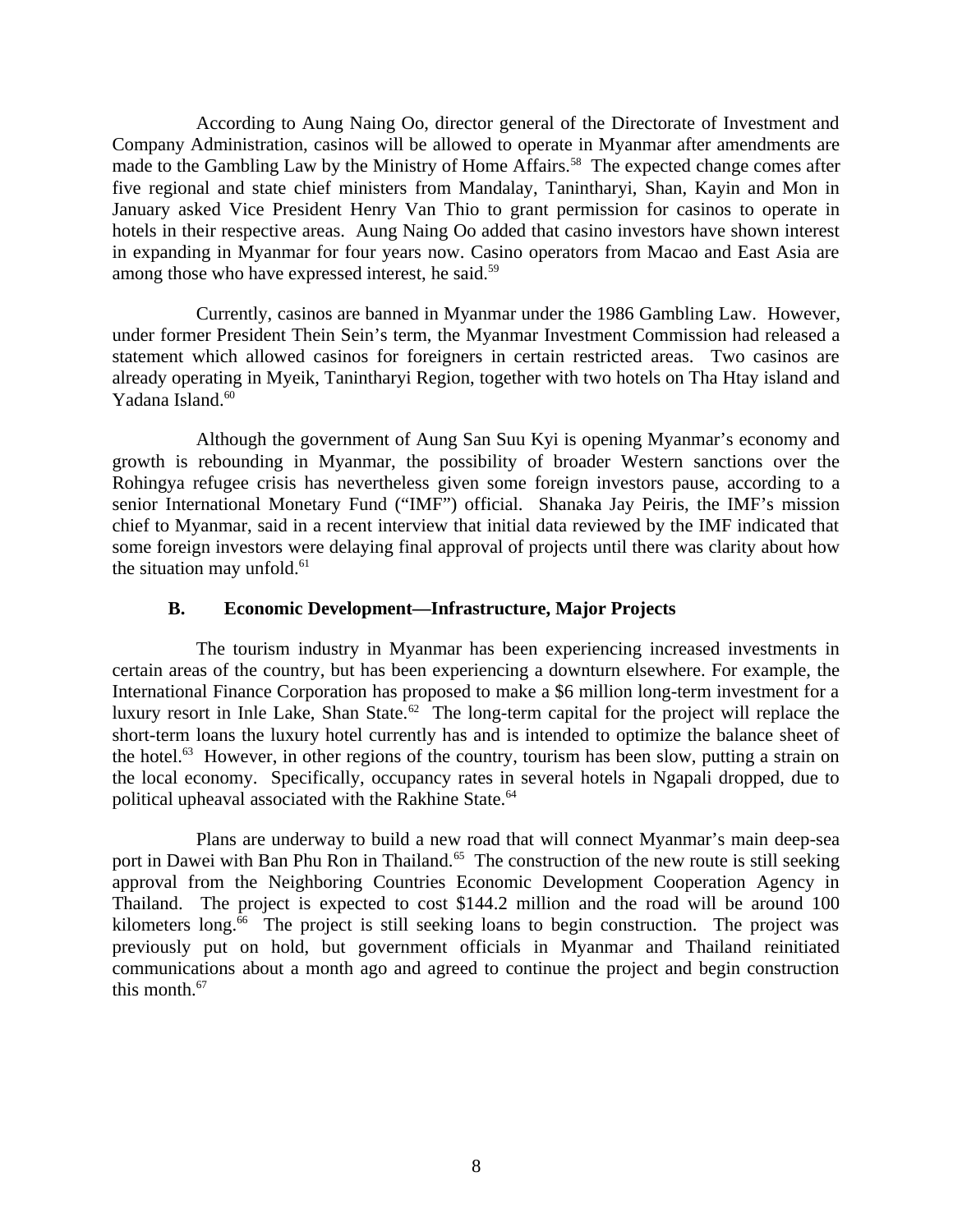### **IV. Peace Talks and Ethnic Violence**

### <span id="page-8-1"></span><span id="page-8-0"></span>**A. Ethnic Violence**

On April 2, a 73-year-old woman was reportedly raped by a government soldier in Monghpyak town of Shan state.<sup>68</sup> The Shan Human Rights Foundation said the presence of Myanmar Army (or Tatmadaw) troops in Shan State to protect a mining project has led to human rights abuses against civilians, as there have been similar cases in the past few years.<sup>69</sup> The militarization of Shan State has increased and in Monghpyak town alone, there are about 1,000 Tatmadaw troops stationed, while the town has a civilian population of about 6,000.<sup>70</sup>

A clash between the Kachin Independence Army ("KIA") and the Myanmar Army began on April 10 in the Indawgyi area of northern Myanmar's Kachin state.<sup>71</sup> Six local residents were allegedly detained (although it is unclear whether these residents were detained by the Myanmar Army or by the KIA).<sup>72</sup> Accordingly to local sources, the fight forced an unspecified number of residents from Aytulay village to flee their homes.<sup>73</sup> The KIA warned local villagers about the action and told them to flee the area in early April.<sup>74</sup>

There has also been fighting since early April in Kachin state's Tanai township—an area known for amber and gold mining—with the Myanmar Army reportedly shelling and conducting airstrikes in the area in response to efforts by the KIA to retake lost territory.<sup>75</sup> Community leaders from Kachin state have called for urgent medical attention for approximately 2,000 civilians, including pregnant women and elderly residents, as many remain trapped in the jungle after fleeing to escape clashes between the Myanmar Army and the KIA.<sup>76</sup> Human rights groups have requested permission from the government to rescue people who are trapped in the jungle, but were told they need the military to grant them access.<sup>77</sup>

Also in early April, clashes between the Myanmar Army and two ethnic armed groups—the Restoration Council of Shan State/Shan State Army-South ("RCSS/SSA-S") and the Ta'ang National Liberation Army ("TNLA")—in the Myanmar Army have forced villagers to leave their home.<sup>78</sup> The TNLA began to fight with the Myanmar Army in March 2018 and later began fighting with the RCSS when the latter entered TNLA-controlled territory.<sup>79</sup> There were approximately 170 internally displaced persons in March due to the clashes, and more than 140 people fled their homes by mid-April.<sup>80</sup>

In late April, it was reported that ten civilians had allegedly been killed and several more had been injured in Kachin State during the week of April 27, amid intensified fighting between the Myanmar Army and the  $KIA.<sup>81</sup>$  The President of the Kachin Alliance advocacy group, Gum San Nsang, said that in the latest incident on April 24, government soldiers fired at eight civilians who were fleeing from Awng Lawt in Tanai, killing two and injuring three.<sup>82</sup> According to Gum San Nsang, approximately 2,000 civilians from Awng Lawt remain displaced, while around 160 people from Lai Nawng Hku in Hpakant Township have been "forced to tag along and [stay in the village]" with the government army. $^{83}$  Another 1,000 civilians from 11 villages in Injangyang Township are reportedly seeking shelter from air strikes in another village in the same township. $84$  A group of 32 Kachin organizations urged the United Nations Security Council to refer Myanmar to the International Criminal Court, citing recent and historical atrocities.<sup>85</sup>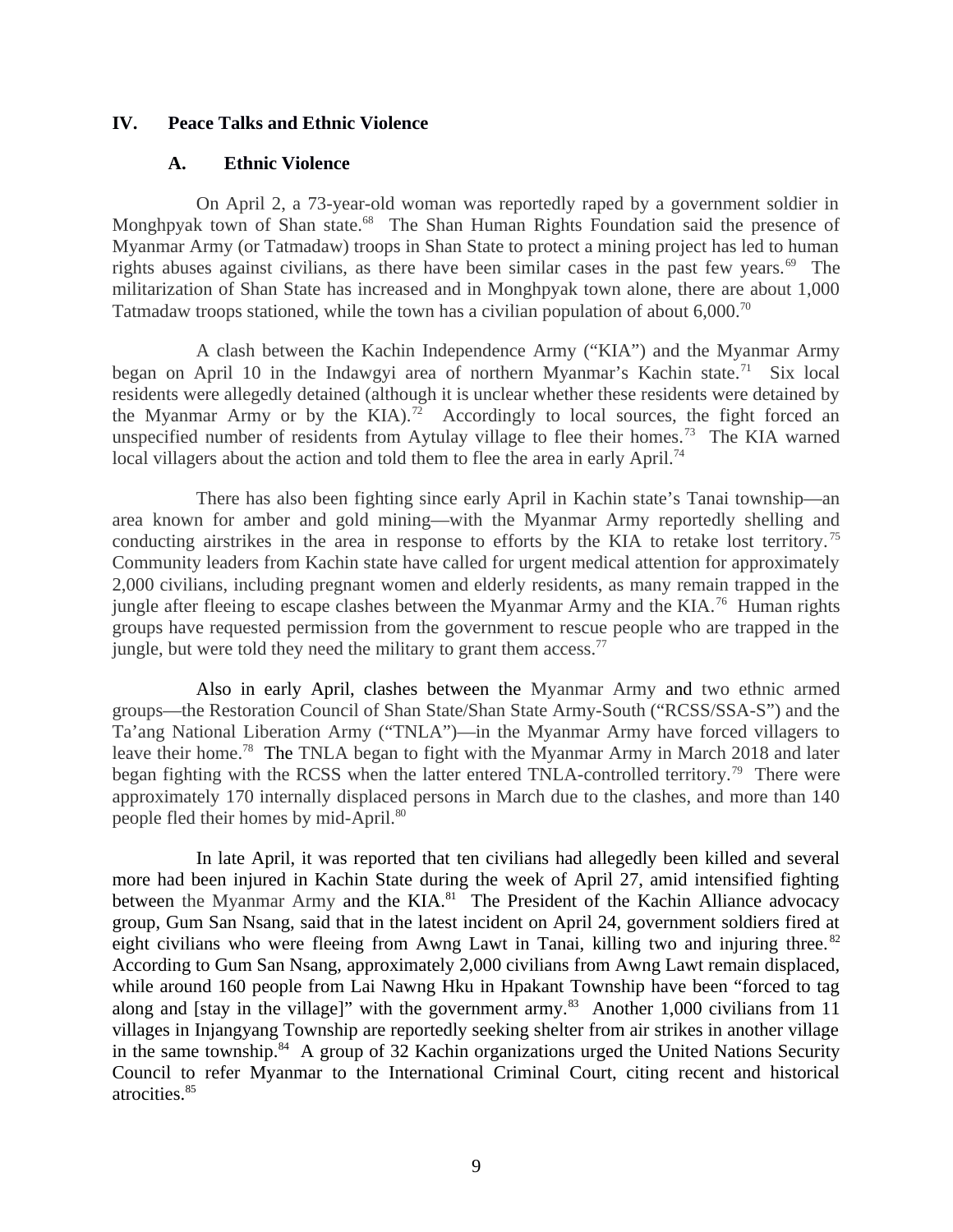Accordingly to the UN, more than 4,000 people have been displaced in Kachin state since early April. $86$  As well as the thousands displaced, there are fears that many people remain trapped in conflict-stricken areas. $87$  The UN, however, has been unable to verify reports civilians have been killed in the fighting. $88$ 

### <span id="page-9-0"></span>**B. Peace Talks**

The Peace Process Steering Team, composed of the leaders of the signatories of the Nationwide Ceasefire Agreement ("NCA"), formed two separate teams to hold informal talks in April with the government on political and security issues.<sup>89</sup> Items of concern include the Tatmadaw's ongoing clashes with ethnic armed organization signatories and the inability of such organizations to hold national-level dialogues.

The government and the Karenni National Progressive Party ("KNPP") held formal talks with government officials to improve relations in April in Loikaw, the capital of Karenni State.<sup>90</sup> The two sides agreed to create a mechanism for further negotiations and discussed military affairs. $91$  In particular, the parties agreed to the creation of a local monitoring team, reestablishing liaison offices at both the state and Union levels, and regular negotiations at the state level on troop movements of both armed forces. The KNPP is not currently a signatory to the NCA.

The government and the New Mon State Party ("NMSP") met to discuss resuming the national-level political talks, which were suspended due to restrictions on the size of the public meetings.<sup>92</sup> The government proposed holding the national-level meetings in early May. Mon civil society organizations, political parties and community leaders urged the NMSP to refuse to hold the public meetings to protest the restrictions.<sup>93</sup> The NMSP is an NCA signatory.

The Shan State Progressive Party ("SSPP") and the government's Peace Commission will hold bilateral talks in late April or early May.<sup>94</sup> A Peace Commission representative declined to disclose the topics of discussion.

Myanmar's new President, Win Myint, unveiled his reform agenda for the country on April 17.<sup>95</sup> The agenda does not include any mention of the peace process.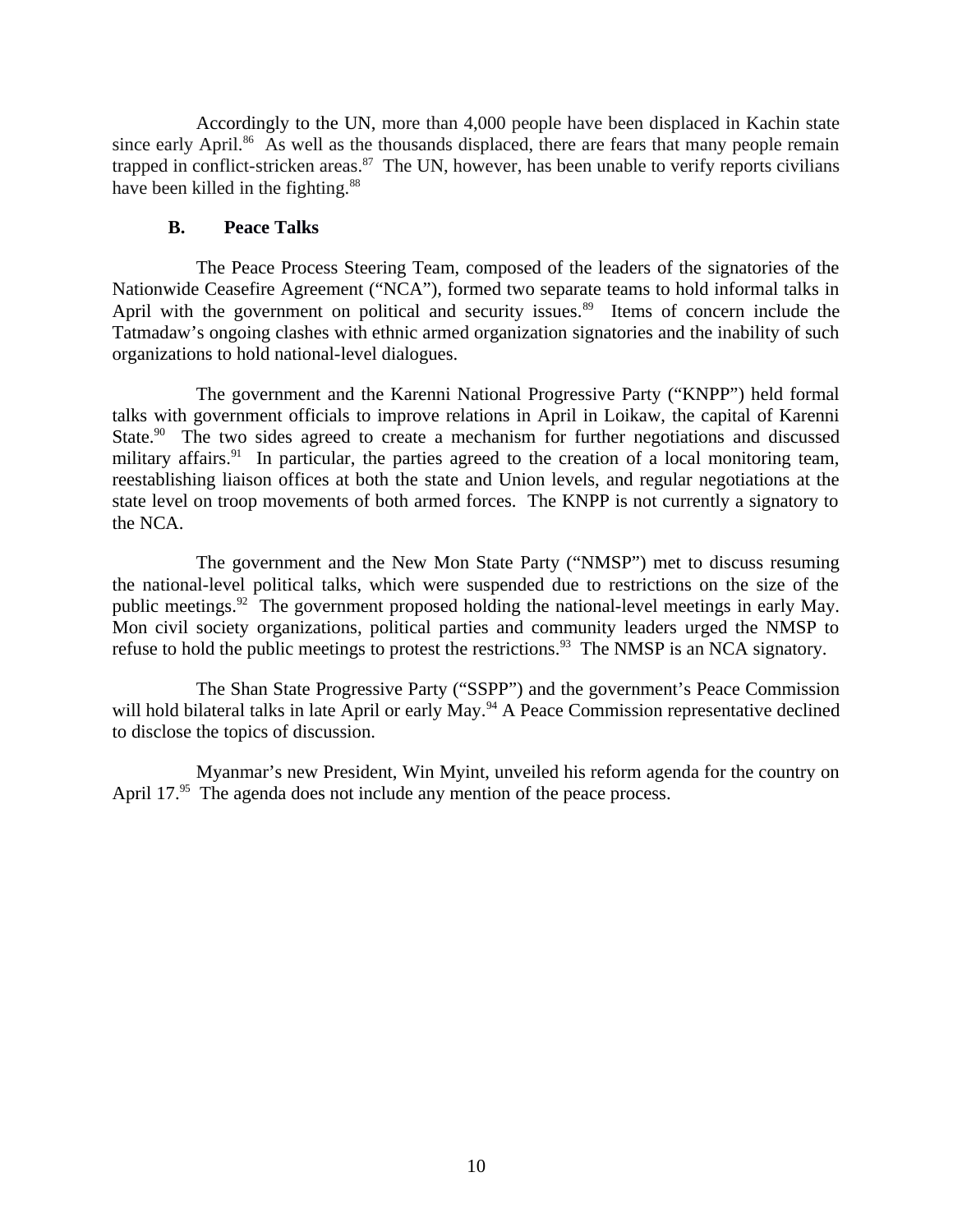| UNHCR, April 13, 2018: http://www.unhcr.org/en-us/news/press/2018/4/5ad061d54/bangladesh-unhcr-agree-voluntary-                |
|--------------------------------------------------------------------------------------------------------------------------------|
| returns-framework-refugees-decide-conditions.html.                                                                             |
| Id.                                                                                                                            |
| Id.                                                                                                                            |
| Id.                                                                                                                            |
| Id.<br>Radio Free Asia, April 4, 2018: https://www.rfa.org/english/news/myanmar/myanmar-hopes-un-security-council-visit-can-   |
| help-repair-frayed-ties-with-international-community-04042018163736.html.                                                      |
| Id.                                                                                                                            |
| Id.                                                                                                                            |
| The Guardian, April 30, 2018: https://www.theguardian.com/world/2018/may/01/nine-months-after-myanmar-assaults-                |
| rohingya-camps-ready-for-spate-of-births.                                                                                      |
| Radio Free Asia, April 4, 2018: https://www.rfa.org/english/news/myanmar/myanmar-hopes-un-security-council-visit-can-          |
| help-repair-frayed-ties-with-international-community-04042018163736.html.                                                      |
| Id.                                                                                                                            |
| First Post, April 14, 2018: https://www.firstpost.com/world/united-nations-puts-myanmars-armed-forces-on-blacklist-for-        |
| sexual-violence-against-rohingya-muslims-4431255.html.                                                                         |
|                                                                                                                                |
| Id.                                                                                                                            |
| Id.                                                                                                                            |
| Frontier Myanmar, April 20, 2018: https://frontiermyanmar.net/en/fda-chief-facing-10-years-prison-on-corruption-charge.        |
| Id.                                                                                                                            |
| Id.                                                                                                                            |
| Id.                                                                                                                            |
| Myanmar Times, April 4, 2018: https://www.mmtimes.com/news/kyaikto-judge-lawyer-charged-bribery.html.                          |
| Id.                                                                                                                            |
| Id.                                                                                                                            |
| Myanmar Times, May 2, 2018: https://www.mmtimes.com/news/anti-corruption-body-says-it-gets-600-complaints-                     |
|                                                                                                                                |
| month.html.                                                                                                                    |
| Id.                                                                                                                            |
| Id.                                                                                                                            |
| Id.                                                                                                                            |
| Straits Times, April 3, 2018: https://www.straitstimes.com/world/myanmar-agrees-to-un-security-council-visit                   |
|                                                                                                                                |
|                                                                                                                                |
| Radio Free Asia, April 4, 2018: https://www.rfa.org/english/news/myanmar/myanmar-hopes-un-security-council-visit-can-          |
| help-repair-frayed-ties-with-international-community-04042018163736.html.                                                      |
|                                                                                                                                |
|                                                                                                                                |
|                                                                                                                                |
| Reuters, April 26, 2018, https://www.reuters.com/article/us-myanmar-eu/eu-extends-myanmar-arms-embargo-prepares-               |
| individual-sanctions-idUSKBN1HX1SP.                                                                                            |
|                                                                                                                                |
|                                                                                                                                |
| Human Rights Watch, April 17, 2018: https://www.hrw.org/news/2018/04/18/pardons-no-substitute-reform-myanmar                   |
| The Guardian, April 5, 2018: https://www.theguardian.com/technology/2018/apr/06/myanmar-facebook-criticise-mark-               |
| zuckerberg-response-hate-speech-spread.                                                                                        |
|                                                                                                                                |
|                                                                                                                                |
|                                                                                                                                |
|                                                                                                                                |
| PEN America, April 11, 2018: https://pen.org/press-release/decision-prosecution-wa-lone-kyaw-soe-oo-miscarriage-               |
| justice/.                                                                                                                      |
| Reuters, May 2, 2018: https://www.reuters.com/article/us-myanmar-journalists/myanmar-court-accepts-testimony-of-               |
| policeman-who-said-reuters-reporters-framed-idUSKBN1I30XI.                                                                     |
|                                                                                                                                |
|                                                                                                                                |
|                                                                                                                                |
|                                                                                                                                |
|                                                                                                                                |
|                                                                                                                                |
| The Irrawaddy, May 2, 2018: https://www.irrawaddy.com/news/burma/journalists-say-press-freedom-declining-                      |
| myanmar.html                                                                                                                   |
| Id.                                                                                                                            |
| Id.                                                                                                                            |
| Id.                                                                                                                            |
|                                                                                                                                |
| Myanmar Times, April 26, 2018, https://www.mmtimes.com/news/despite-presidents-pledge-credit-still-inaccessible-               |
| smes.html                                                                                                                      |
| Id.                                                                                                                            |
| Id.                                                                                                                            |
| Id.                                                                                                                            |
|                                                                                                                                |
| 2020.html.                                                                                                                     |
| Myanmar Times, April 24, 2018, https://www.mmtimes.com/news/myanmar-vietnam-agree-raise-bilateral-trade-over-1b-<br>Id.<br>Id. |